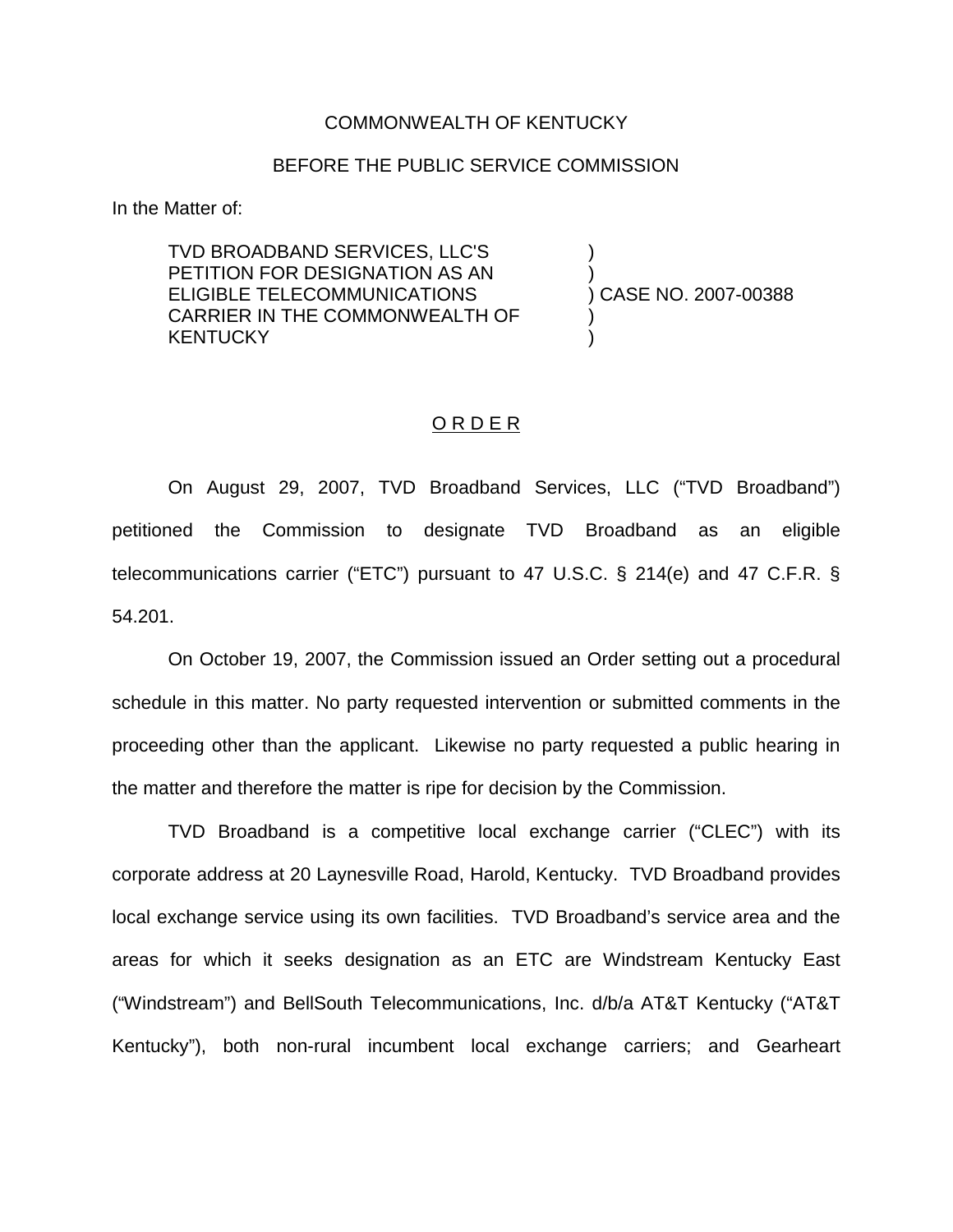Communications d/b/a Coalfields Telephone ("Coalfields"), a rural incumbent local exchange carrier.

To receive ETC status, the Federal Communications Commission ("FCC") requires a common carrier to: (1) offer services that are supported by federal universal support mechanisms<sup>1</sup> throughout its designated service area; (2) provide these services using its own facilities (including unbundled network elements) or a combination of its own facilities and resale of another carrier's facilities; and (3) advertise the availability of these services through media of general distribution.

The Commission finds that TVD Broadband has met the standards established by the FCC. TVD Broadband will provide services eligible for support by the federal universal service fund in the service area for which it seeks ETC designation. $2$  In its petition requesting ETC designation, TVD Broadband affirmed that it plans to offer these services using its own facilities.<sup>3</sup> TVD Broadband will advertise the availability and price of these services using media of general distribution.<sup>4</sup> TVD Broadband has complied fully with FCC guidelines regarding ETC designation.

 $<sup>4</sup>$  Id. at 4.</sup>

 $1$  These services are: (1) voice grade access to the public switched network; (2) local usage; (3) dual tone multi-frequency signaling or its functional equivalent; (4) single-party service or its functional equivalent; (5) access to emergency services; (6) access to operator services; (7) access to interexchange services; (8) access to directory assistance services; and (9) toll limitation for qualifying low-income consumers. 47 C.F.R. § 54.101(a).

 $2$  TVD Broadband's Petition at 2 - 4.

 $<sup>3</sup>$  Id. at 2.</sup>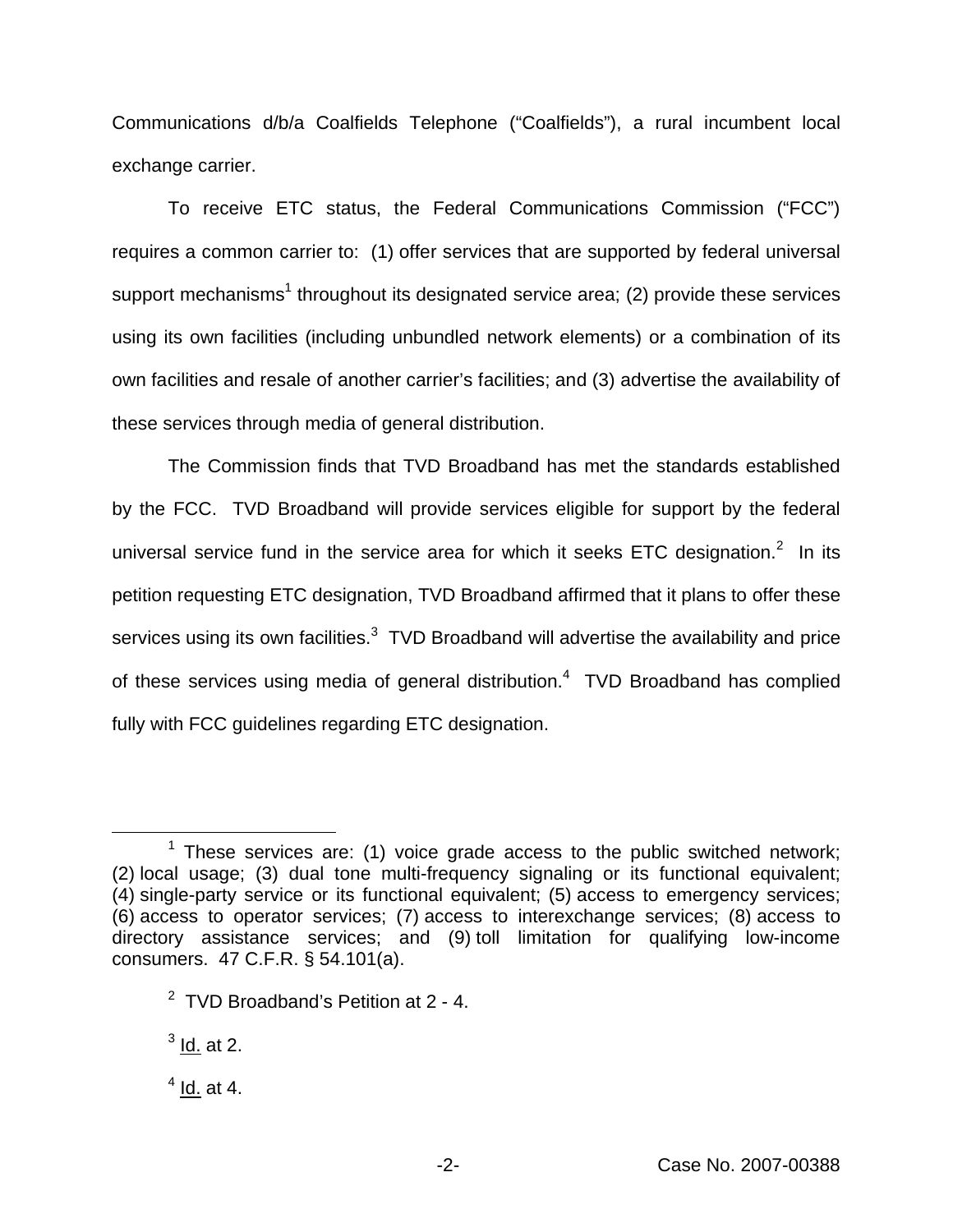TVD Broadband seeks designation as an ETC in the service areas of both nonrural and rural carriers. In designating a competitive ETC in areas served by a non-rural carrier the Commission is not required to make a finding that the designation is in the public interest; however, in areas served by a rural carrier the Commission is required to make a finding that designation of an ETC is in the public interest.<sup>5</sup> The applicant has shown in the application that designation as an ETC of TVD Broadband in the rural area would promote competition, facilitate the provision of advanced communications services, and bring choice of providers to consumers which in turn would serve the public interest. The Commission therefore finds that the public interest will be served by designation of TVD Broadband as an ETC in the rural service area of Coalfields.

TVD Broadband has provided sufficient evidence for this Commission to grant ETC status. This designation will benefit consumers in Kentucky by expanding the range of competitive choices and by providing an incentive for incumbent telephone companies to improve their existing networks.

The Commission, having reviewed the evidence of record and having been otherwise sufficiently advised, HEREBY ORDERS that:

1. TVD Broadband is designated as an ETC for the entire service areas of Windstream and AT&T Kentucky, both non-rural incumbent local exchange carriers, and Coalfields, a rural incumbent local exchange carrier. Accordingly, TVD Broadband is eligible to receive federal Universal Service Fund support.

2. TVD Broadband shall offer universal support services to consumers in its service area.

 $5$  47 U.S.C. § 214(e)(2).